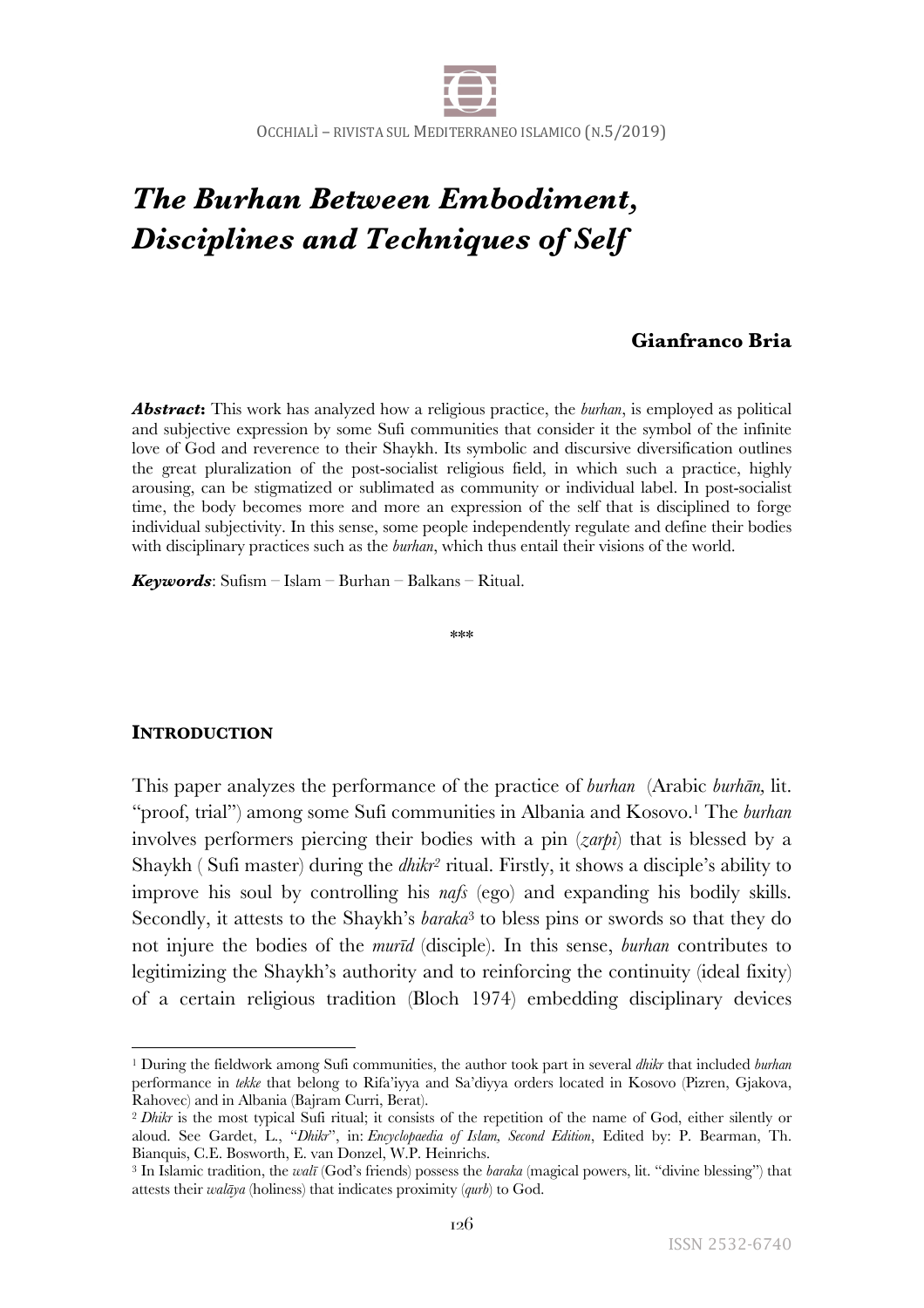

(Foucault 1984). Anyway, as a complex and highly evocative act, the *burhan* embodies several symbolic features that entail *moods and motivations*;4 following Geertz (1966), these symbols express certain social and cultural frameworks and shape them.

As has been pointed out by several scholars, in post-socialist Southeastern Europe, several religious and political entrepreneurs considered Islamic practices to be ideological markers regardless of their cultural and social features (Duijzings 2000; Creed 2011; Roy and Elbasani 2015). This fashioned a gap between the authorized religious discourses of the official Islamic authorities (often statesupported) that ideologically overshadowed cultural and local specificities and the lived religion of the faithful who perform daily their religious customs (Oktem 2011). In post-socialist religious arenas, highly fragmented by global and local instances (Roy and Elbasani 2015), some ritual acts, such as the *burhan*, could be employed as means to individually and collectively forge religious symbols and narrations that are detached from official discourses. Otherwise, they could be considered as tools to legitimate religious authorities by embedding such corporal techniques and ethical dispositions. In the case of the *burhan*, these forms of power and control are expressed *through the body* of the Shaykh, who expresses his holiness, and *on the bodies* of the faithful who receive such highly symbolic action. In this sense, the *burhan* considerably heightens the embodiment experience as the condition that allows the creation of an objective structure of reality (symbolic representation), in which the body is a holistic performative subject (Csordas 1990).

Starting from these assumptions, this paper analyzes how the embodiment experience of the *burhan* shapes the legitimizing charismatic<sup>5</sup> grounds of religious authorities and the symbolic patterns that frame the sense of self and the vision of the world by the faithful. Secondly, it considers also its political implications as an item able to forge collective and individual identities within post-socialist religious arenas. Finally, it aims to understand the symbolic representation and practical treatment of the body, i.e. the social body (Turner 2008), which ranges from the

<sup>4</sup> According to Geertz (1966, 121), moods are a system of bodily and mental attitudes that can be induced by symbols; motivations lead someone to do something and to act in the direction indicated by the truth of religion.

<sup>5</sup>This work follows Max Weber's theoretical conceptualization of "charisma" as "A certain quality of an individual personality, by virtue of which he is set apart from ordinary men and treated as endowed with supernatural, superhuman, or at least specifically exceptional powers or qualities. These are such as are not accessible to the ordinary person, but are regarded as of divine origin or as exemplary, and on the basis of them the individual concerned is treated as a leader". See Max Weber, *The Theory of Social and Economic Organization* (London: Simon and Schuster, 2009), p. 398. See also Max Weber, *On Charisma and Institution Building* (Chicago, IL: University of Chicago Press, 1960).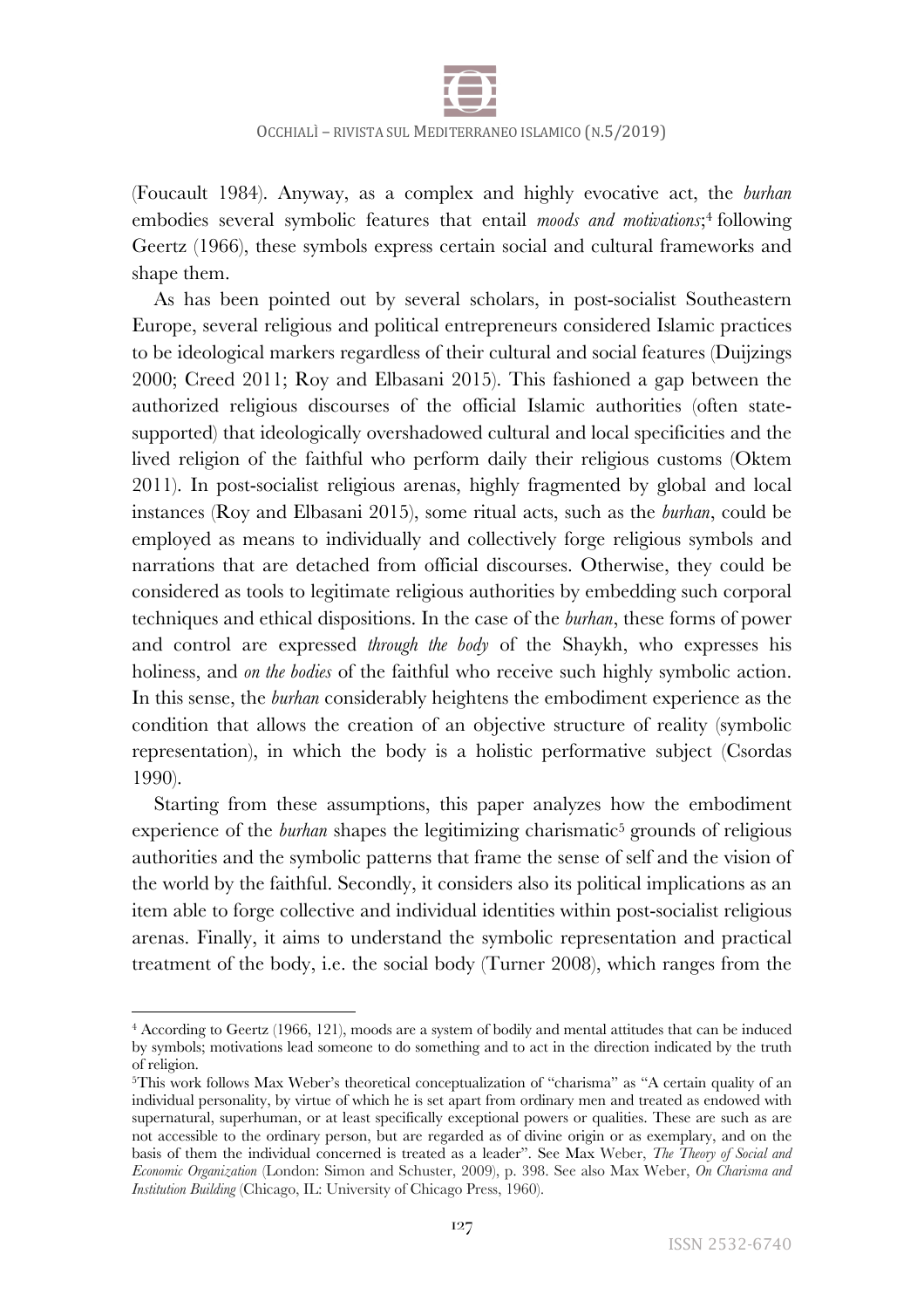

claims of ethical and disciplinary domination made by political and religious authorities to the instances of autonomous and diversified self-determination.

## *BURHAN***: PRACTICES AND CREED**

It is hard to discover the real cultural and historical origins of this practice, the product of various systems of semantics and Islamic discourses. The *burhan* exists among several Sufi orders (*ṭuruq*)6 or Islamic communities (Pinto 2013) and attests the fulfillment of the advancement along the initiatory journey of the Sufi *murīd* (disciple) performing a kind of *karāmāt* (miracles). Islamic literature is full of episodes of *karāmāt* that may include several cases of miraculous deeds, such as eating glass, walking on fire, handling poisonous snakes, piercing the body with pins or swords (*Ibidem*). Many of them were reified by Orientalist scholars or prettified by performers, shaping some forms of 'fakirism' that entailed a stereotyped and folkloric vision of Sufism (Ernst 2011). Trimingham (1998, 38) said that «during heightened states of Rifā<sup>c</sup>i Ratib [ritual performance], Rifā<sup>c</sup>i followers were noted to have eaten live snakes, entered ovens filled with fire and ridden on lions and thrust iron spikes and glass into their bodies». In the Balkan area, as in Syria, Turkey and Iraq, the *burhan* is usually linked to Rifāʿiyya (Dubouloz-Laffin 1943; Gautier 1891; Godart 1921; Mašulovic-Marsol 1992; Popovic 1993; Bosworth 2012) or other *ṭuruq* that perform it as a 'proof of faith'; rarely is it seen as mortification of the body. Inside the *tekke*,<sup>7</sup> the pins of *burhan* performance are usually hung on the wall with other ritual instruments like swords, axes and flags, in order to visibly display their ritual tools.

In Albania and Kosovo, Rifāʿi followers attribute the origin of the practice of the *burhan* to Ahmet er-Rifāʿi (Ar. Aḥmad al-Rifā'ī, 1118-1182), who is the founder of the *ṭarīqa*. There is no shared narration about its origins: for example, for Hassan, a Rifāʿi dervish<sup>8</sup> of Pizren (Kosovo), «Shaykh Ahmet er-Rifāʿi got the *burhan* to show his love (*ʿashk*) to Allah»;9 while for Bledar, a dervish from Tropoja

<sup>6</sup> *Ṭarīqa* (pl. *ṭuruq*) means road, path or way, and has come to refer to the Muslim spiritual path toward direct knowledge (*maʿrifa*) of God or Reality (*ḥaqq*). In the ninth and tenth centuries, *ṭarīqa* meant the spiritual path of individual Sufis (mystics). After the twelfth century, as communities of followers gathered around Shaykhs (teachers), *ṭariqa* came to designate the Shaykh's entire ritual system, which was followed by the community or mystic order. Eventually *ṭarīqa* came to mean the order itself.

<sup>7</sup>In Turkish, the term *tekke* (Albanian *teqe*; Arabic *zāwiya*) refers to a site or lodge, usually private, to where the Sufis may retreat.

<sup>8</sup> In Albanian Sufism, the term *dervish* generally indicates a follower of a *Ṭarīqa.* Within Sufi communities, however, *dervish* (Ar. *darwīš,* lit. "poor") indicates a specific hierarchical and spiritual degree. Usually, the degrees are *murid, dervish, veqil* and *Shaykh.*

<sup>9</sup> Interview, Prizren, December 2015.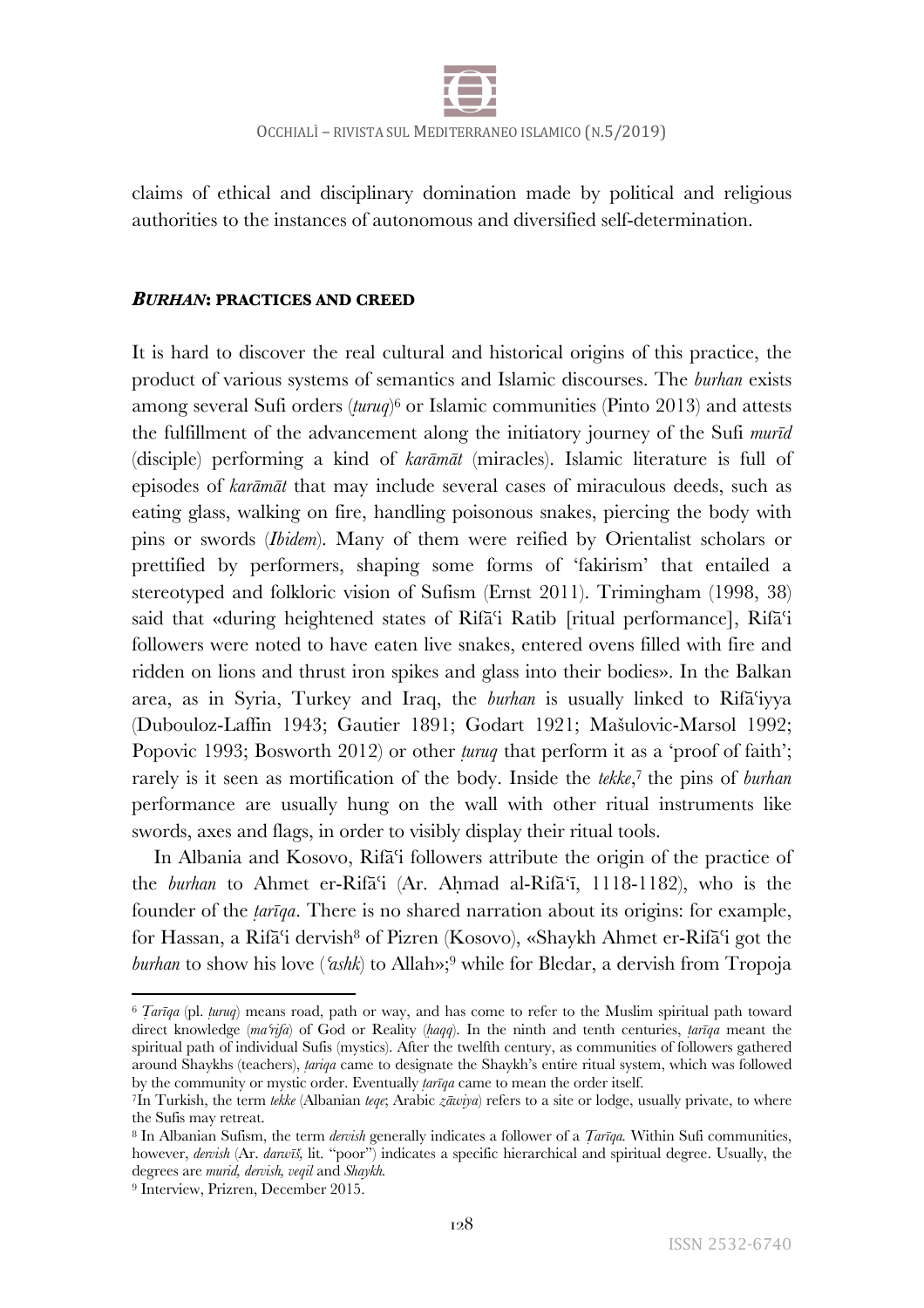

(Albania),10 «a snake bit Ahmet er-Rifāʿi who did not die, for the love of Allah [...] then his followers practice *burhan* to remember him». Any narrative enforces the performative and normative charge of the *burhan* as Islamic practice. Following Asad (1986), its imposing authority came from its capacity to be a recognized tradition, under an Islamic or Sufi umbrella, that connected it to divine transcendence through a medium, a *walī* (God's friend). In this case, Rifāʿi followers *believe* that there is a line of continuity from Amhet er-Rifa<sup>c</sup>i that allows them to recognize it as authentic Sufi practice. For McCauley and Lawson (1993), ritual engagement comes from the reference to a transcendent agency, perceived as complete otherness, which sanctions it as highly evocative and formalized action though it may change over time and space.

Albanian and Kosovar Sufis do not practice singly the *burhan* which is always included in the greater ritual framework of the *dhikr*, following specific patterns and features, but in any case, they assert that they follow the right tradition. For example, in Tropoja or in Berat, Rifā<sup>c</sup>i dervishes pierce their face after permission from a Shaykh; in Prizren, the Rifāʿi Shaykh pierces the dervish with the pins; in several cases, the Shaykh decides how to do the ritual. Sufi communities perform it during a special event in the Sufi calendar, usually the *Sultan nevruz,*<sup>11</sup> rarely the *ʿāshūrāʾ* or during other special days, such as the anniversary of some eminent *Pīr*<sup>12</sup> or founder of the *tekke*; sometimes, the Shaykh can decide to celebrate it without any specific reference. In each case, the Shaykh manages directly the practice, choosing the timing and the people who can do it to attest his mystical power and to prove the spiritual degree of his *murīd*.

On 1st August 2014, I was for the second time in Tropoja to take part in the anniversary of the founder of the *tekke*, Shaykh Ademi Nuri Gjakova. I assisted in the *dhikr* of the community that was led by the Shaykh, Shaykh Haydar, which included the performance of the *burhan*. The main room of the *tekke* was full of people, many of them were Sufis who formed several circles around the Shaykh: people who were closer to him had a higher spiritual degree. Shaykh Haydari guided all operations of the *dhikr*, while the *veqil* (vice-Shaykh) sung various formulas that concerned the repetitions of Allah's name; some dervishes played drums in rhythmical style. The dervishes sang aloud following the *veqil*'s voice, while women assisted upstairs. When the dervish repeated «hu – hu – hu – hu – hu», the Shaykh went to the center of the *hadra*, moving his head to invite eight dervishes into the center; then he took the pins that were hung on the wall; after he wet them with his saliva he gave one pin to each dervish that kissed his hand;

<sup>10</sup> Interview, Tropoja, August 2014.

<sup>11</sup> In Albania and Kosovo, *Sultan Nevruz* is an annual festival, held on 22 March, to commemorate the birthday of ʿAlī ibn Abī Ṭālib and, at the same time, the advent of spring.

<sup>12</sup> In Albanian Sufism, the *Pīr* is the founder of the specific branch of the *ṭarīqa*.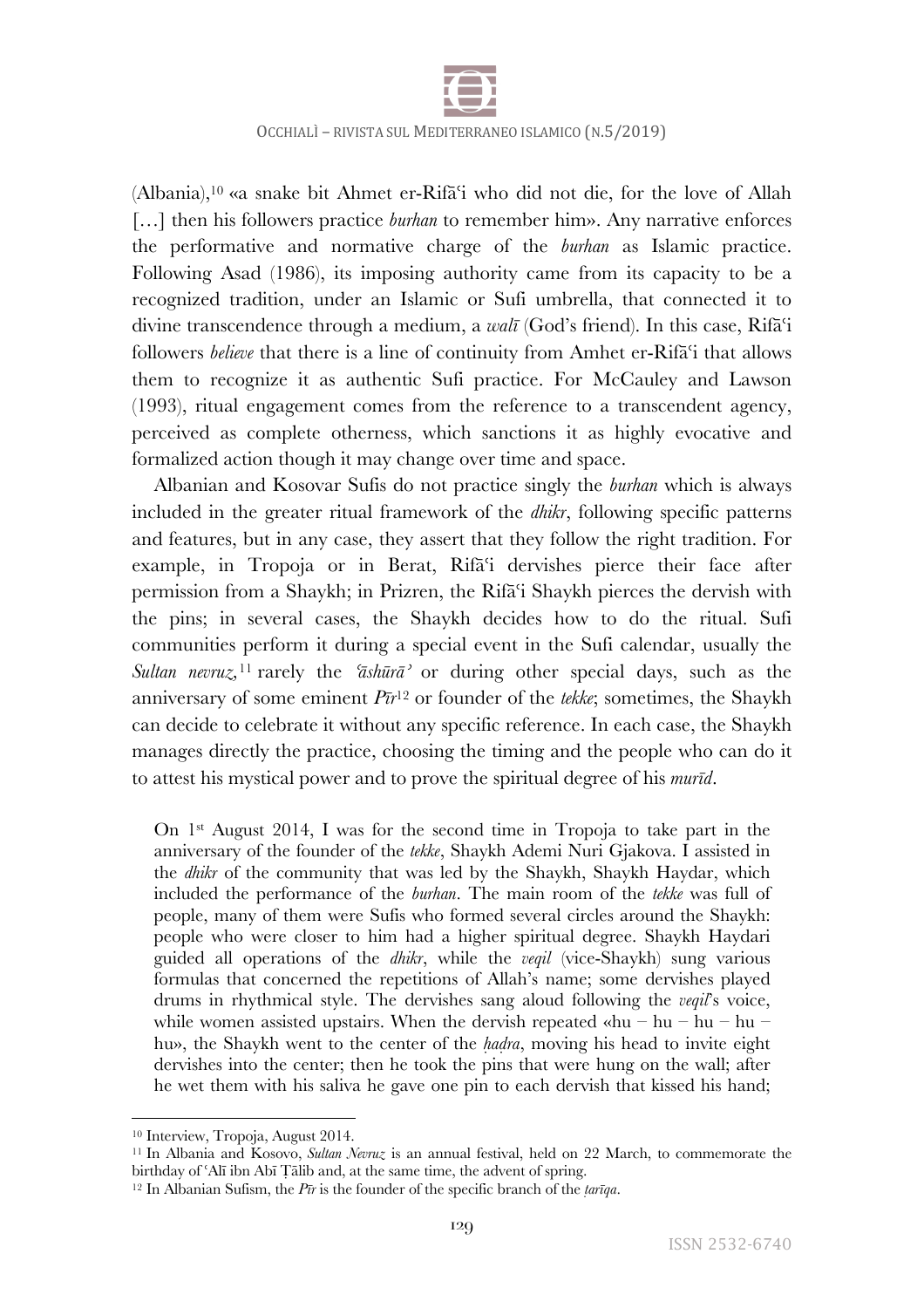

then they danced with the pins and moved them through the air. After that, the Shaykh communicated to the *veqil* to change formulas, singing «lā ilāha illā Allāh». This was a highly dramatic moment: the dervishes screamed aloud and moved their heads, the drums were very loud; the dervishes at the centre of the *ḥaḍra* pierced their faces with the pins and danced moving their heads. They invoked Allah, Muhammad, Ali and Shaykh Ahmet Rifāʿi. Later, the Shaykh called them to him, kissed each dervish on the head and pulled away the pins from their faces. After some seconds, the *veqil* stopped singing and the Shaykh guided the end of the *dhikr*. 13

Shaykh Haydari of Tropoja guided the performance of the *burhan* under his leadership in a way that fully embodied the authoritative and performative charge of the practice. In this way, he attests and legitimates his *baraka*, showing how his saliva has miraculous effects, allowing the piercing of the body without any bad effects on the dervish. In Islam, the *baraka* is a magical power that derives from the closeness to God that the Shaykh acquired when he obtained his spiritual degree (*kirqa*). Anyway, Albanians believe that this kind of magical power can be conveyed via familial inheritance, being substantially a kind of hereditary issue that acculturates also Sufi holiness. The Shaykh could sanctify with his *baraka* any object or person: so his saliva has magical power, like his blow. Osman, a *murīd* of the Rifāʿiyya in Prizren, said: «*Shaykh* could never kill you because he loves you, he could not hurt you […] when you pierce your face, he does not injure you, he blesses you with his love […] then you feel better, because you feel his love»14.

This answer underlines the commitment to the Shaykh's charismatic authority that has attracted many believers, who may be more attracted to his charisma than to the Sufi path. Miraculous acts of ṯhis kind, like the *burhan*, attesting his *baraka*, are the main grounds of his charisma, that could be legitimated also by his spiritual degrees and esoteric knowledge. Anyway, the *burhan* establishes an intense corporal link between the Shaykh and his *murīd*: the saliva on the pins embodies his charisma that can overcome any counterintuitive assertions, piercing the *murīd*'s bodies without any effect. In this sense, the body is the main means of that religious experience which forms and frames moods and motivations of Sufis and together shapes religious authority. For Merleau-Ponty (1964), the body is a 'chiasm', the means to perceive the outside world, what we feel to be completely external. The experiences of embodiment, daily and variously lived, allow the perception of an external sign as a symbol. The *burhan* is the symbol of the infinite love of Allah and the Shaykh's holiness. Its corporal

<sup>&</sup>lt;sup>13</sup> Information collected during an ethnographic survey in Tropoja in August 2014.

<sup>14</sup> Interview, Prizren, December 2015.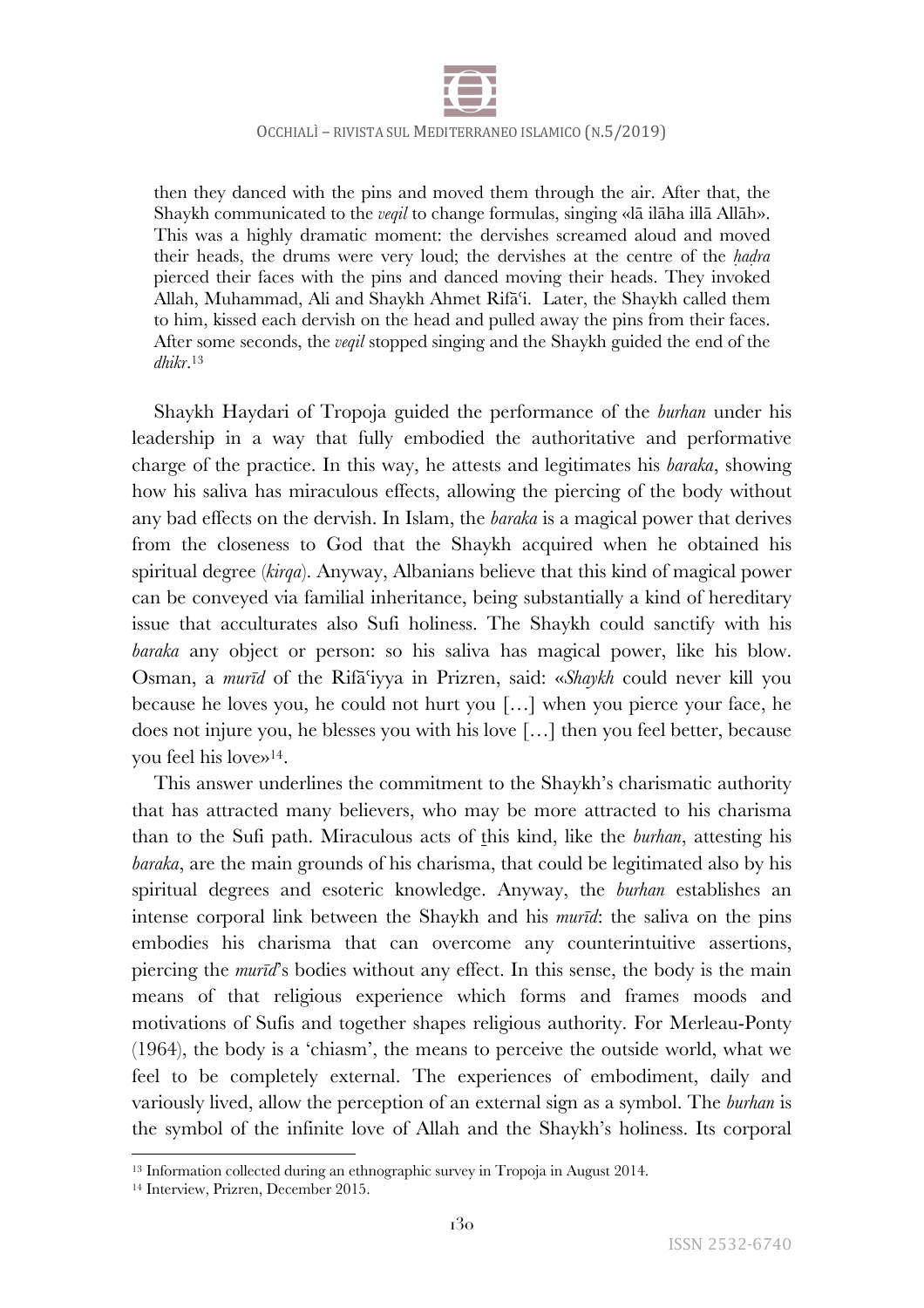

experience, although dramatic, involves the Shaykh and his disciples who perceive different sensory and emotional feelings. Besim, a *murīd* from Tropoja, said: «When I made the *burhan* for the first time, I was very happy […] it was an honor for me and I grasped a new degree of my personal journey».<sup>15</sup>

In this sense, the *burhan* contributes to shaping the subjectivities of each *dervish* who takes part in its performance: it holds several meanings that constitute the collective ethos shared by the community, but have a specific sense in individual life. So, the *burhan* could also be a kind of 'ritual of passage' that attests to a new status, following Van Gennep (2013), that allows access to adult life. Formally, the *burhan* sanctions a further degree of Sufi journey; but within the community it is an initiatory rite. In Gjakova, a Rifāʿi dervish said to a young *murīd*: «Well, you are an adult now […] you could sit with us».16 This statement underlines different semantics and symbolic embodiments of the *burhan* than mere individual status and socio-cultural frames. In other ways, this rite outlines the hierarchical organization of Sufi community, as usually the *burhan* provides different levels of difficulty that depend on the part of the body that is pierced, starting from the face (easier) to the more difficult zone around the navel: greater difficulty provokes more pain which requires more bodily control which usually proves higher spiritual degree. In Gjakova, within the Sa'di community, only a few dervishes tried to pierce their navels, as that was labeled as a very dangerous zone. In this sense, the control of the pain is an arousal form of bodily discipline that concerns the embodiment of corporal techniques (Mauss 1936) and therefore discourse and practices i.e. *habitus* (Bourdieu 1972). Directly concerning the body, this discipline allows the introjection of the representation of the self by performers who embed stable social status such the degree of 'dervish' or the status of adult.

The embodiment of this kind of discipline reinforces religious authorities respecting the teachings of the leaders, but in other ways, such enforcement educates the followers to respect and obey the Shaykh's dispositions. This condition is fully expressed by the following quote that expresses the Shaykh's charismatic legacy on the *murīd*: "the disciple is a child in the hands of the master". During the *burhan*, this control goes farthest as the Sufis abandon themselves completely to the master, through a highly moving emotional and sensory experience. The *murīd* must be ready to grasp this experience, instructing his body to receive the infinite love of God. Bledar, a dervish from Shkodra, said: «We do not know who the Shaykh will choose, but everyone must be ready to do

<sup>15</sup> Interview, Tropoja, August 2015.

<sup>&</sup>lt;sup>16</sup> Information collected during an ethnographic survey in Gjakova in July 2016.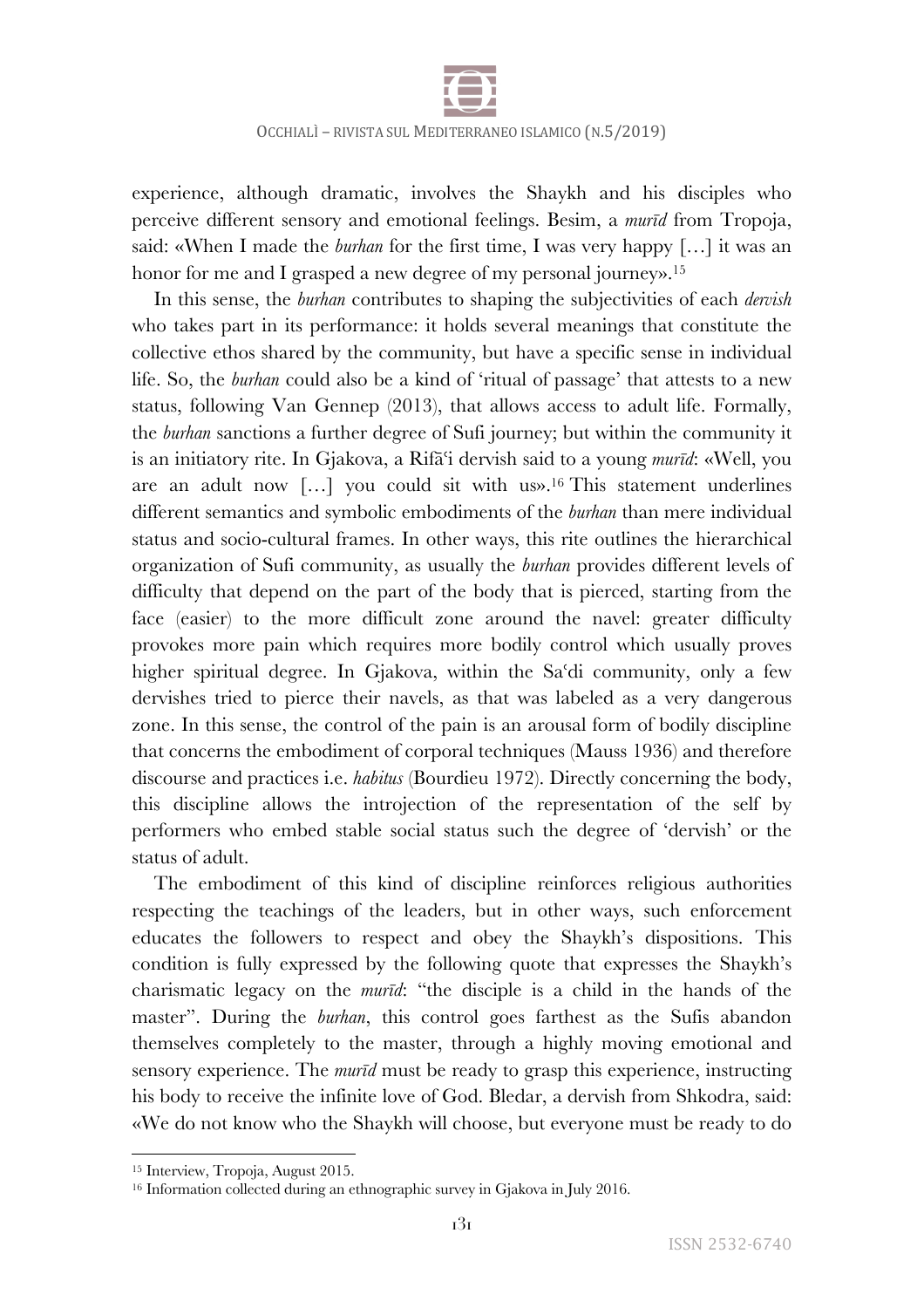

it». In this sense, the Shaykh fully instructs his dervishes to be able to receive and practice the *burhan*: during the *sohbet* 17he explains how to do that and what it symbolizes. For Shaykh Haydari of the Rifāʿiyya in Tropoja: «the pin of the *burhan* is like the hand of Allah that caresses you».<sup>18</sup>

This explanation heightened the symbols of the *burhan*, that fully embodies Allah's reference but indirectly attests the Shaykh as a medium of God. The pin has no magical powers, although his saliva sanctifies and gives miraculous qualities to it. The Shaykh's explanation about such ritual, in this way, addresses the symbolic representations of the ritual that led the Sufis to *believe* in it. The believing, according to Pierce (1931), is a 'social fact' that permits acknowledgement of the qualities of the divine medium (person or object). This acknowledgement, therefore, depends also on various social and cultural factors that frame the process of socialization and the religious symbolic representation. In other words, social context has an enormous weight in determining creed dispositions, in shaping individual and collective religiosity (Geertz 1966). In this way, political dynamics such as historical evolution deeply entail the symbolic portrayal of the rituals, including the *burhan*, that could embed identity claims and ideological features.

## **POST-SOCIALIST FRAMEWORK**

In Albania and in Kosovo, the socialist political experience deeply shaped the religious experience, because authoritarian regimes limited public and daily portrayal of religion.19 Since the 1990s, the fall of communist regimes has led to new social and political transformations: in Albania, the end of the religious ban, of party monopolism, and of geopolitical isolationism, opened up new, pluralist arenas; the massive urbanization and capitalist conversion transformed the society where (ex-communist) administrative and police systems were still present; nationalist feeling with its secular and ecumenical grounds regulated socio-

<sup>17</sup> The sohbet ('chat' or 'discussion') is Sufi devotional practice that consists of 'keeping the company of the Shaykh and one's fellow disciples in accordance with precise behavioral norms'. See Algar, Ayla Esen. *The dervish lodge: Architecture, art, and Sufism in Ottoman Turkey*. Vol. 10. (Los Angeles: University of California Press. 1992), p. 213.

<sup>18</sup> Interview, Shkodra, November 2014.

<sup>19</sup> The Albanian dictator Enver Hoxha (1908 – 1985) in particular aimed to erase any kind of transcendence reference from the society, except for the charismatic worship of his own person and the myth of the cultural and positivistic progress of the nation. In ex-Yugoslavia, Josip Brot Tito (1892-1980) adopted anti-religious policies that subjected religious leaders to the promotion of the primacy of communist reason. Both also promoted positivistic educational programs and atheist propaganda that radically framed disposition of creed (atheism).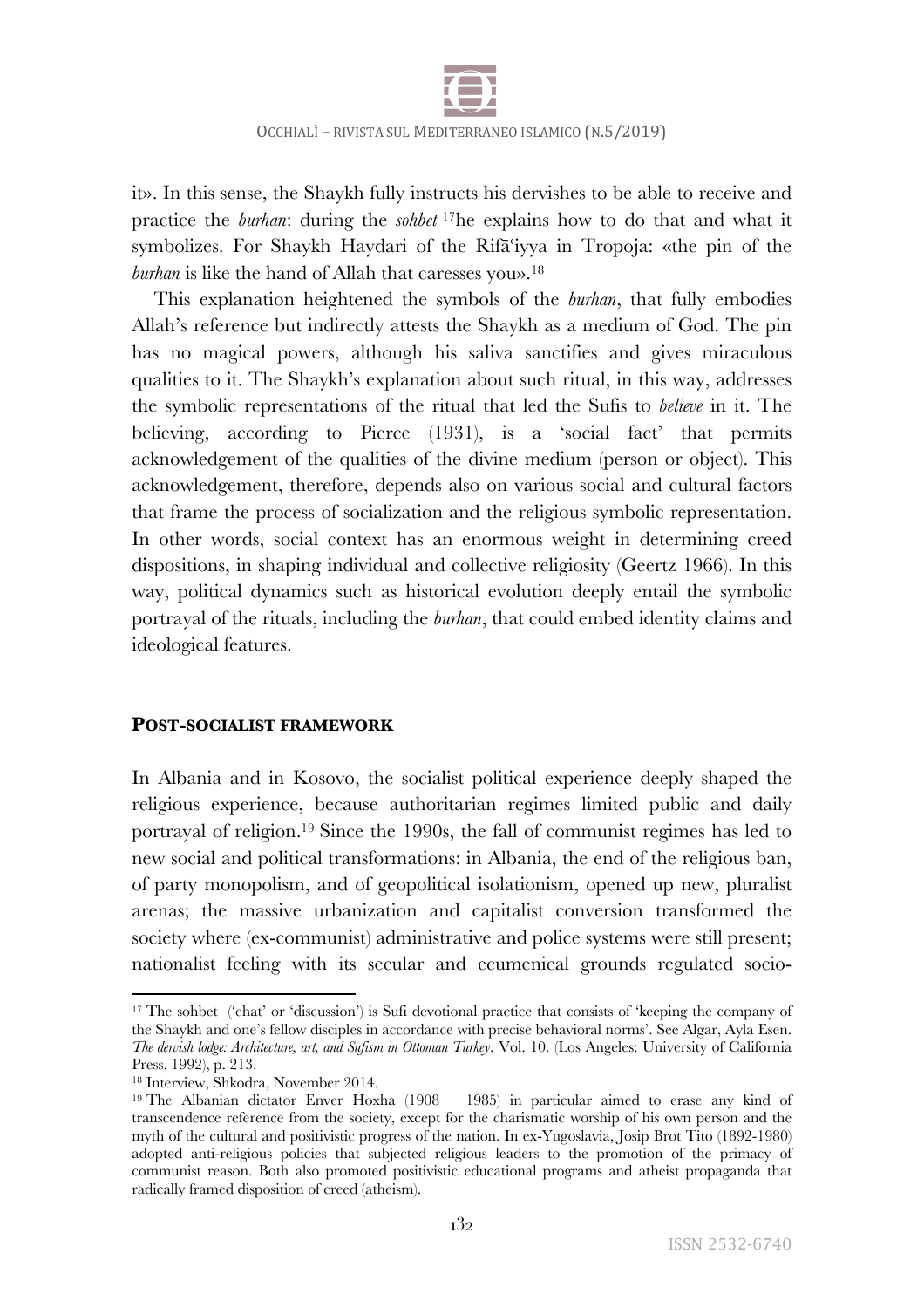

political discourses in the public arena and the relationships between state and religion (Clayer 2003). In Kosovo, the post-socialist transition was considerably troubled by political fragmentation and wartime contrasts with the Serbs that stressed ethnic-religious (Albanian Muslims) belonging and the myth of great Albania (Clayer 2001). In both Kosovo and Albania, religious secularization and post-socialist pluralism favored the individualization of the faith, a critical approach to religious authorities and direct interpretation of sources (Elbasani and Roy 2015), while the secularist legacy is still strong within government and administrative institutions.

Otherwise, the articulation between Islam and politics differs in Kosovo and Albania where the majority of the Albanian is living, because of the diversity in the historical and political evolutions and of the variety of ethnic and national equilibriums (Clayer 2001). Furthermore, in Kosovo, the *ṭuruq* still remain key actors in religious activities, while in Albania they are substantially marginalized by nationalistic-atheist rhetoric and Bektashi monopolism (Bria 2019). In any case, neo-Salafist networks and global-Islam indoctrination on the Internet spread scriptural interpretations that are gradually formatting and flattening (or deculturizing) Islamic ritual and doctrines, including Sufi ones. Some Muslims who are close to such networks<sup>20</sup> believe that some practices, like the *burhan* and also the *mawlid*<sup>21</sup> are totally forbidden by *sharī'a* law (*ḥarām*); while some Muslims, the so-called *born-again*<sup>22</sup> who have joined a normative virtual Islam, do not consider Sufism to be the right way and have labeled this practice as archaic or pagan. For example, Agron, a young Muslim from Tirana, defines the *burhan* as «the practice of Satan»;23 similarly, during my visit in the mosque of Prishtina, the imam said «be careful of those who pierce their face […] it is not Islam, they are not Muslims».24 This feeling may involve also some Sufis that sometimes hold strongly competitive attitudes. For example, Shaykhs or dervishes who studied in Arabic schools regard the *burhan* or the *ʿāshūrāʾ* as Shiite practices; while a Syrian Shaykh who escaped from the war in his homeland to stay in Albania labeled those practices as sinful innovation (*bid'ah*).25

<sup>&</sup>lt;sup>20</sup> In the early post-socialist period, these networks were formed by several Arab missionaries who sought to co-opt Albanian Muslims with huge investments, construction of new mosques and scholarships for young people who studied in Middle Eastern religious institutions.

<sup>&</sup>lt;sup>21</sup> The *mawlid* is the observance of the birthday of Islamic prophet Muhammad which is commemorated in Rabi' al-awwal, the third month in the Islamic calendar.

<sup>&</sup>lt;sup>22</sup> This term, borrowed from the neo-Protestant or Catholic movements, indicates the conversion to faith and the spiritual rebirth of the faithful who previously led secular lives.

<sup>23</sup> Interview, Tirana, November 2016.

<sup>24</sup> Interview, Pishtina, November 2013.

<sup>25</sup> Interview, Durres, May 2018.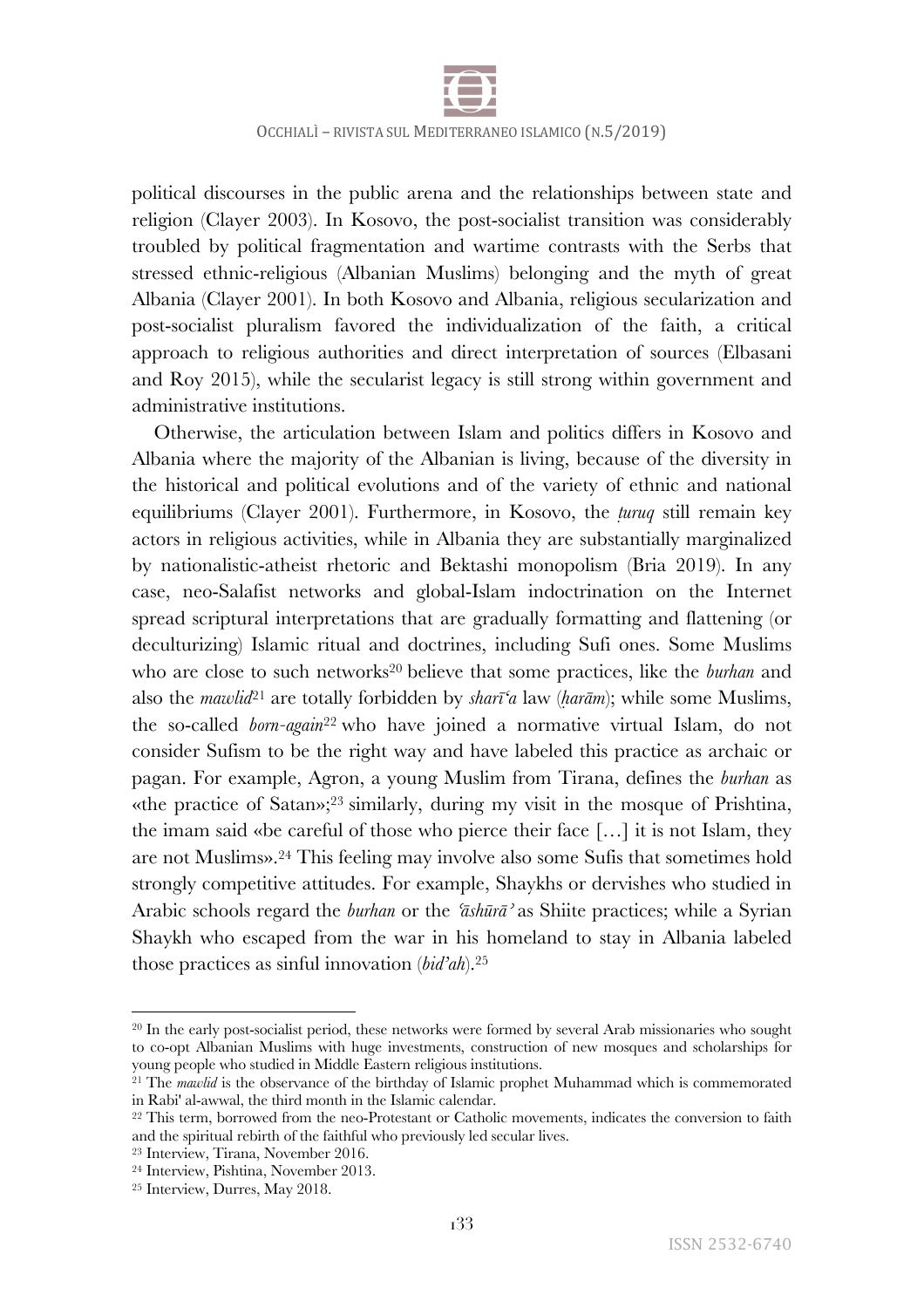

This attitude is the result of what Olivier Roy (2012) defined as deculturalization and deterritorialization of the religion, involving the detachment of religion from local culture. The global interconnection has shaped the individualistic and critical religious behaviors of Muslims who choose what, when and how to believe, joining with a high level, standardized Islam that has become an ideological ideal-type. For Merdjanova (2012), the faithful are integrated into the global sphere, i.e. the virtual *umma*, where Islamic rules and values are standardized to be adapted for different cultures and people, reducing historical Islamic complexity to few and strict norms of practice (strict orthopraxis). The idealization of this global community shapes a "transactional Islam" that considers the Middle East to be a sacred-real space and the Prophet the fulcrum of Islamic religiosity. In his framework, the *ṭuruq* are marginal, because they are perceived as heretical. Sufi practices are thus discriminated against, including the *burhan*, which is labeled as archaic or strange. Otherwise, its dramatic and arousing portrayal could fascinate some people, especially tourists or scholars who regard it as an exotic or bizarre spectacle to record or photograph. Orientalist (Said 1978) or Balkanist (Todorova 1997) attitudes have led this view, such as the current idea that Rifāʿiyya and other *ṭuruq* practice these customs on folkloric grounds, overshadowing its real symbolic meaning and political implications.

#### **POLITICAL AND INDIVIDUAL PORTRAYAL**

This religious *aggiornamento* has produced fragmented religious arenas, where more actors claim new spaces and moods of legitimation. Although the religious public sphere is managed by state-recognized Islamic communities, many Muslims, individually or collectively, perform the ritual as a means to entail particular religious feeling that can be detached from official discourses. Within these highly politicized and fragmented religious arenas, rituals can be a way to legitimate new and old authorities and to shape the identities of religious communities. In this way, the *burhan* becomes the symbol of Rifāʿi or Saʿdi communities, marking the differences from other Sufi *ṭuruq* and enforcing collective and communitarian bonds. Maurice Bloch (1974) underlined the political features of religious ritual, in that it ensures the validity and continuity of certain founding principles (symbolic and discursive orders) among the faithful. The solemnity, the repetitiveness and the formal style of the ritual reduce creativity and any contradictions, thus favoring the continuity of religious power.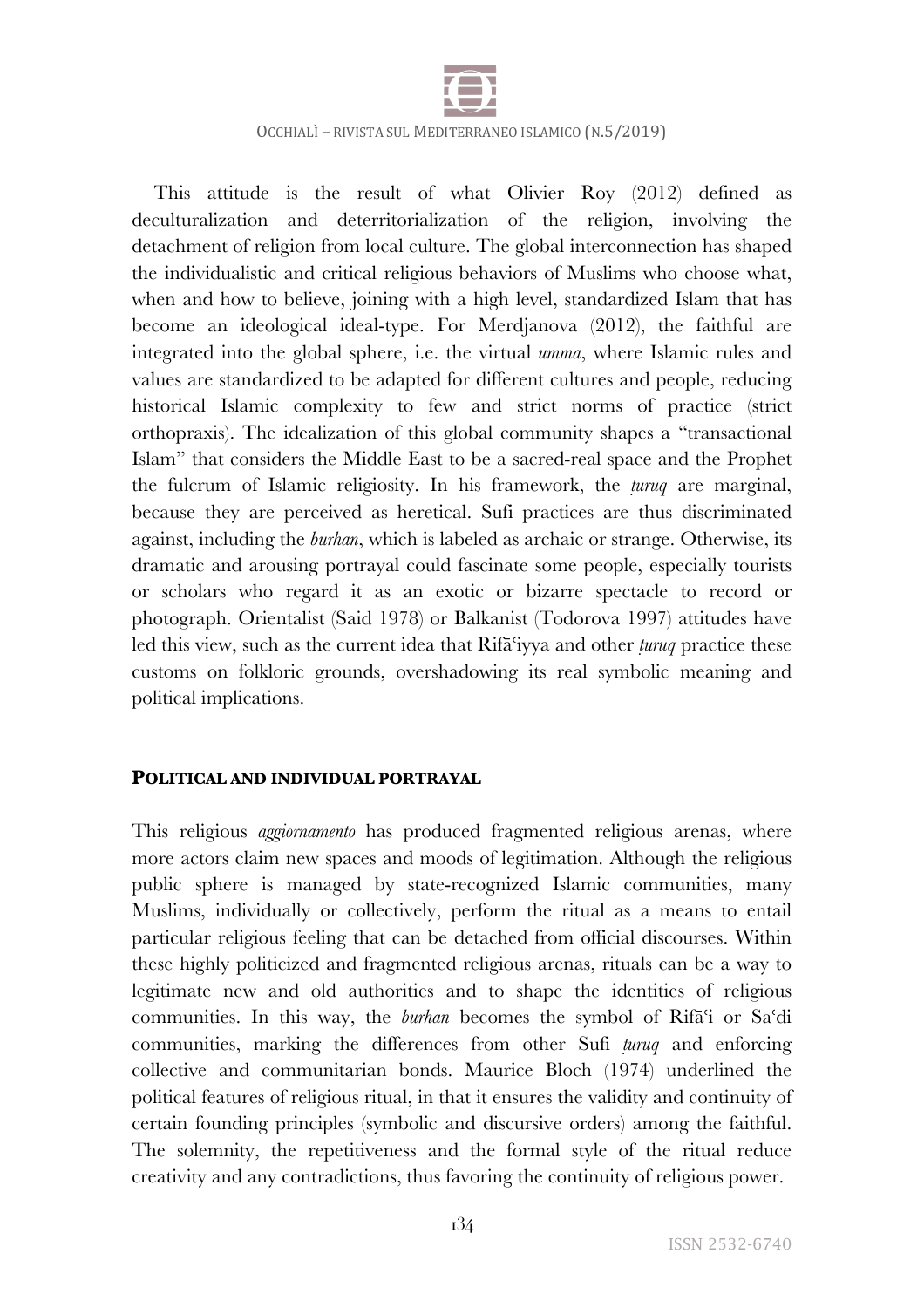

Harvey Whitehouse (2004), partly following Bloch's intuitions, asserted that rituals could perform different sociopolitical patterns acting on cognitive memory: for him, the long-term memory, unlike the short-term memory, is divided into two types: the semantic, that concerns general knowledge; the episodic, that consists of specific events of life. The two are differently activated in doctrinal and imagistic modes of religiosity. Frequent and routinized repetitions activate the doctrinal mode of religiosity that shapes semantic memory. In this case the ritual concerns mostly verbal mechanical repetitions that are slowly memorized but lead to deeply embedded verbal and corporal techniques, despite possibly reducing levels of motivation. Infrequent repetitions and high arousal activate episodic memory (imagistic mode) that concerns creative and intuitive behaviors by the faithful. For Whitehouse (2004), the doctrinal mode allows the embedding of specific knowledge and the enforcement of orthodoxy and central authority; the imagistic mode assures the sociopolitical cohesion of the community through fashioning emotional perceptions. These two modes of religiosity could be variously modulated within the same ritual frame that employs different sociopolitical patterns.

Following this theoretical supposition, the *burhan*, as a highly dramatic and infrequent act, activates imagistic modes of religiosity, shaping the sociopolitical cohesion of the community. In this sense, the *burhan* heightens an individual's sense of belonging to a Sufi community and therefore marks its identity as a particular *ṭarīqa*. In other words, it becomes the religious marker that asserts particular and distinctive features. As Hasani, the *murīd* of the Rifāʿiyya in Tropoja, said: «Only we in Tropoja do that; only we do *burhan* today».26 Following his words, the *burhan* does not concern only Sufi belonging, rather it establishes community and local identity, becoming the label of each community: each practical or nominal item needs to mark the difference in relation to other Sufi communities. Within the highly competitive and fragmented post-socialist religious arena, the *burhan* is used like a label to mark the identity of each Sufi community. A highly visible mark that attracts many people: Shaykh Adriu of Prizren admitted that the events with the *burhan* are the best attended of the year.27 The high arousal and dramatic portrayal of the *burhan* attract many people, framing their emotional and ethical view.

In this last sense, the experience of *burhan* allows the embodiment of several emotional and ethical patterns that concern disciplines and techniques of the self. In post-secular societies, the definition of the self mainly focuses on the body that,

<sup>26</sup> Interview, Tropoja, August 2015.

<sup>27</sup> Interview, Prizren, July 2015.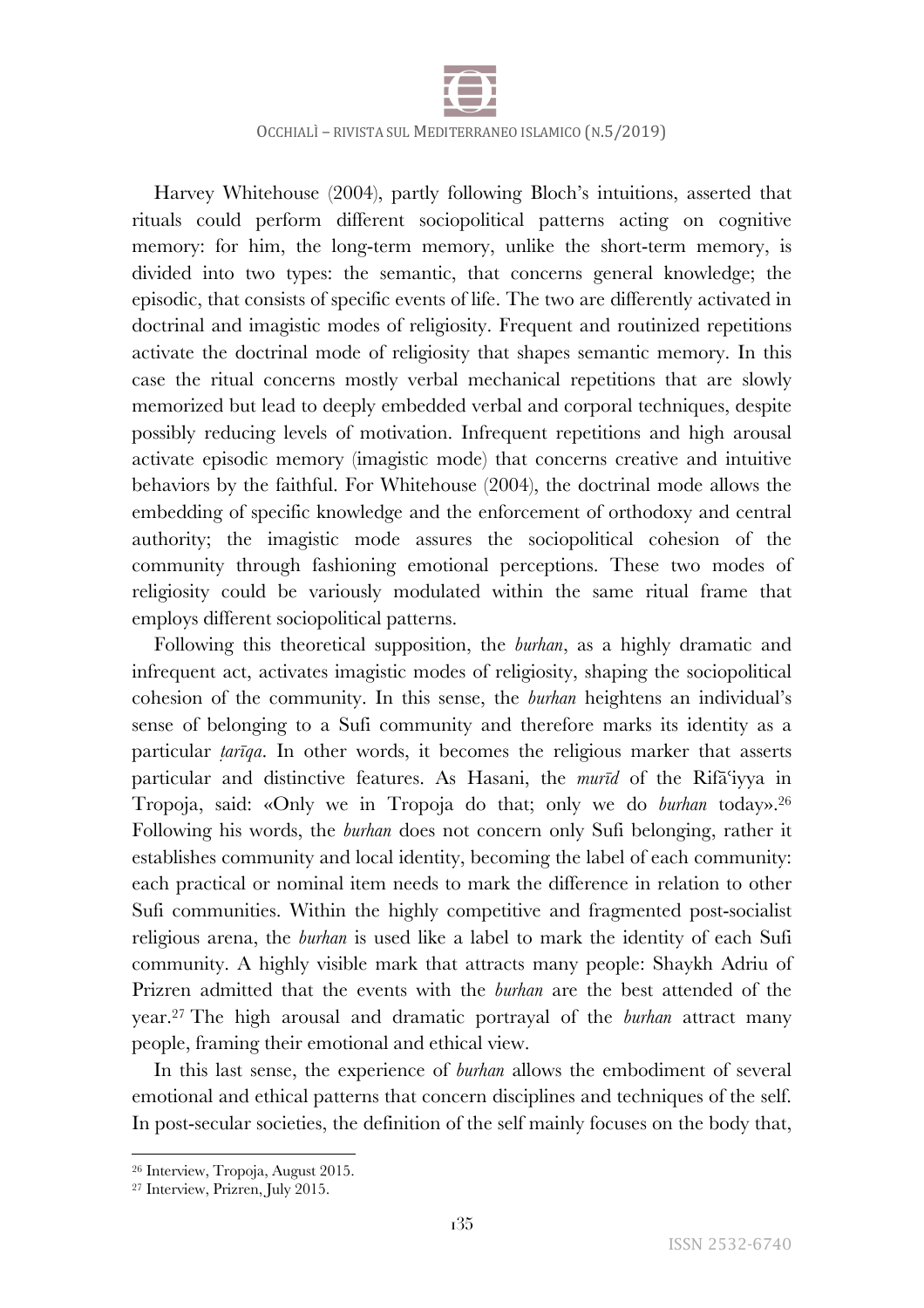

as a window-on-the-world, is fashioned by variable aesthetic and hedonistic idealtypes, through diets, clothes and (spiritual or psychological) practices to develop an ideal individual dimension. Although religious criticisms (Fedele 2013) and the secularization process (Taylor 2007) have weakened the social portrayal of religion, some people aim to renew their life by embracing specific religious beliefs or practices that concern several techniques of the self. Often, specific practices and aesthetic markers may be stressed to communicate a particular choice to the outside world. In the Islamic framework, the neo-Salafist faithful expose their faith through beards and cropped trousers (Roy 2007); equally, some dervishes practice *burhan* to mark their Sufi way. Each choice is thus loaded with individual symbolic attributions within a post-socialist pluralist religious arena that offers a variety of choices like a market. Following the words of Shaykh Alì of Tirana: «Each one chooses his *ṭarīqa* according to its features […] some select the Halvetiyya because it is smooth; others choose the Bektashiyya because it is New Age, democratic and moderate; still others adhere to the Rifāʿiyya because they like its screaming and violent *dhikr*».28 The choice of a particular master or *ṭarīqa* corresponds to one's own subjective orientations to define the self. In this way, practices such as the *burhan* embed collective as well as individual concerns for the social representation of the body.

## **CONCLUSIONS**

This work has analyzed how a religious practice, the *burhan*, is employed as political and subjective expression by some Sufi communities that consider it the symbol of the infinite love of God and reverence to their Shaykh. Its symbolic and discursive diversification outlines the great pluralization of the post-socialist religious field, in which such a practice, highly arousing, can be stigmatized or sublimated as community or individual label. At the same time, *burhan* performance outlines the evolution of different social and symbolic representations of the body. During the communist period, the regimes exercised power through the physical coercion of bodies, excluding any other ethical discipline, including a religious one. In the post-socialist era, that corporal coercion was replaced by an individual self-determination that otherwise indicates the incorporation of liberal and capitalist ethical rules. The body becomes more and more an expression of the self that is disciplined to forge

<sup>28</sup> Interview, Tirana, October 2015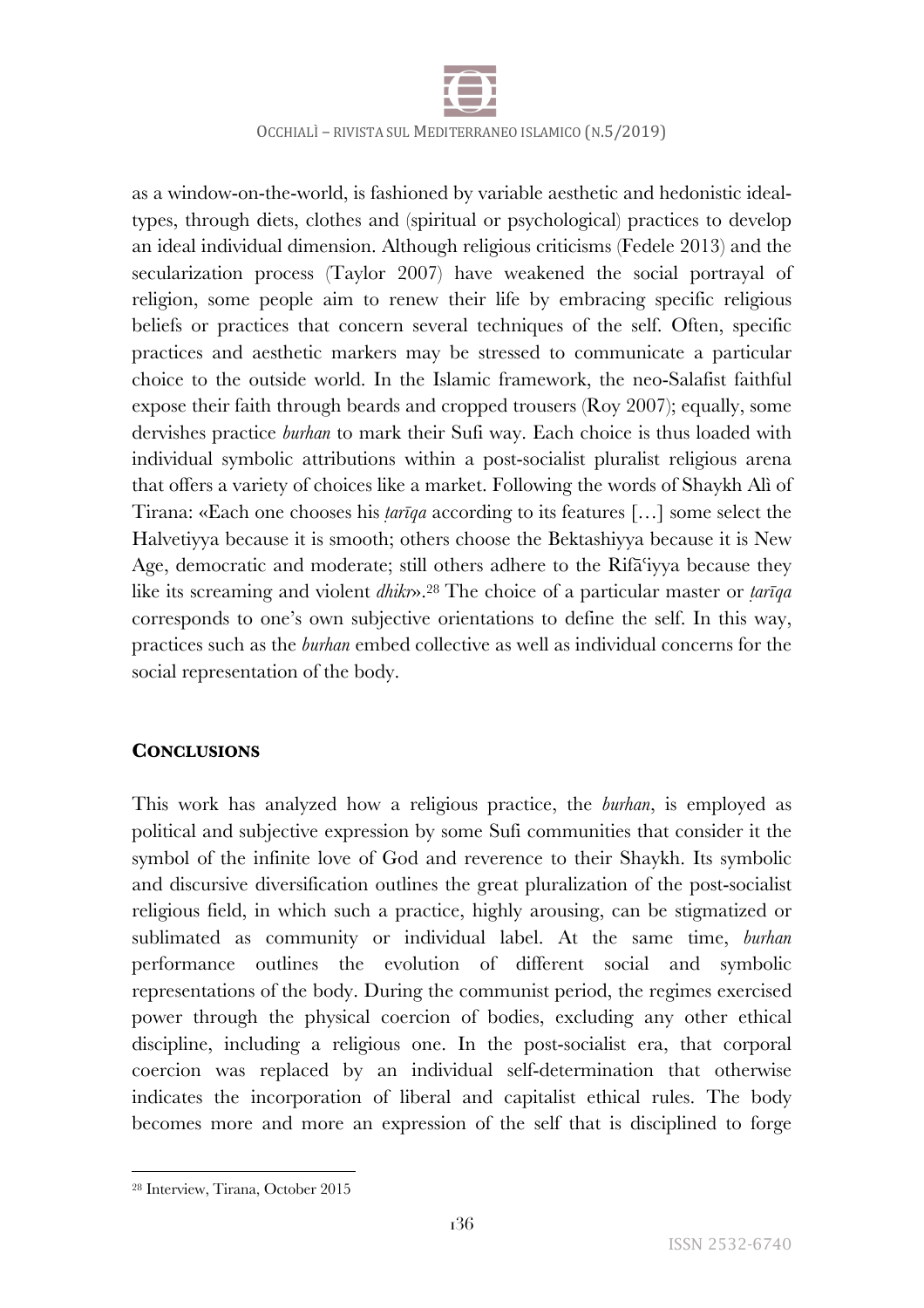

individual subjectivity. In this sense, some people independently regulate and define their bodies with disciplinary practices such as the *burhan*, which thus entail their visions of the world: the body is treated like an object to shape according to individual and free subjectivities. On the other hand, this treatment underlines the common symbolic of the body load that follows the capitalistic behavioral frame in post-secular societies (Habermas 2008).

### **BIBLIOGRAPHY**

- Bloch, Maurice. "Symbols, Song, Dance and Features of Articulation. Is religion an extreme form of traditional authority?" *European Journal of Sociology/Archives Européennes de Sociologie* 15.1 (1974): 54-81.
- Bosworth, C.E. "Rifāʿiyya", in: *Encyclopaedia of Islam*, Second Edition, Edited by: P. Bearman, Th. Bianquis, C.E. Bosworth, E. van Donzel, W.P. Heinrichs. Consulted online on 25 July 2019 http://dx.doi.org/10.1163/1573- 3912\_islam\_SIM\_6296
- Bourdieu, Pierre. *Raisons pratiques. Sur la théorie de l'action*. (Paris: Le seuil, 2016).
- Bria, Gianfranco. "L'Islam Balcanico all'interno dello spazio Mediterraneo", *Occhialì: Rivista sul Mediterraneo Islamico* 1 (2017): 71–83.
- Bria Gianfranco. "Post-Socialist Sufi Revival in Albania: Public Marginality or Spiritual Privatisation?" Journal of Muslims In Europe n° 8 (2019) 1-22.
- Clayer, Nathalie and Xavier Bougarel. *Les musulmans de l'Europe du Sud-Est (XIXe– XXe siècles).* (Paris: Kathala, 2013).
- Clayer, Nathalie. « Islam et identité nationale dans l'espace albanais (Albanie, Macédoine, Kosovo) 1989-1998 », *Archives de sciences sociales des religions*, 115 | 2001, 161-181.
- Clayer, Nathalie. "God in the 'Land of the Mercedes': The Religious Communities in Albania since 1990", in *Albanien*, ed. Peter Jordan, Karl Kaser, Walter Lukan et al. (Bern: Peter Lang, 2003), pp. 277–314.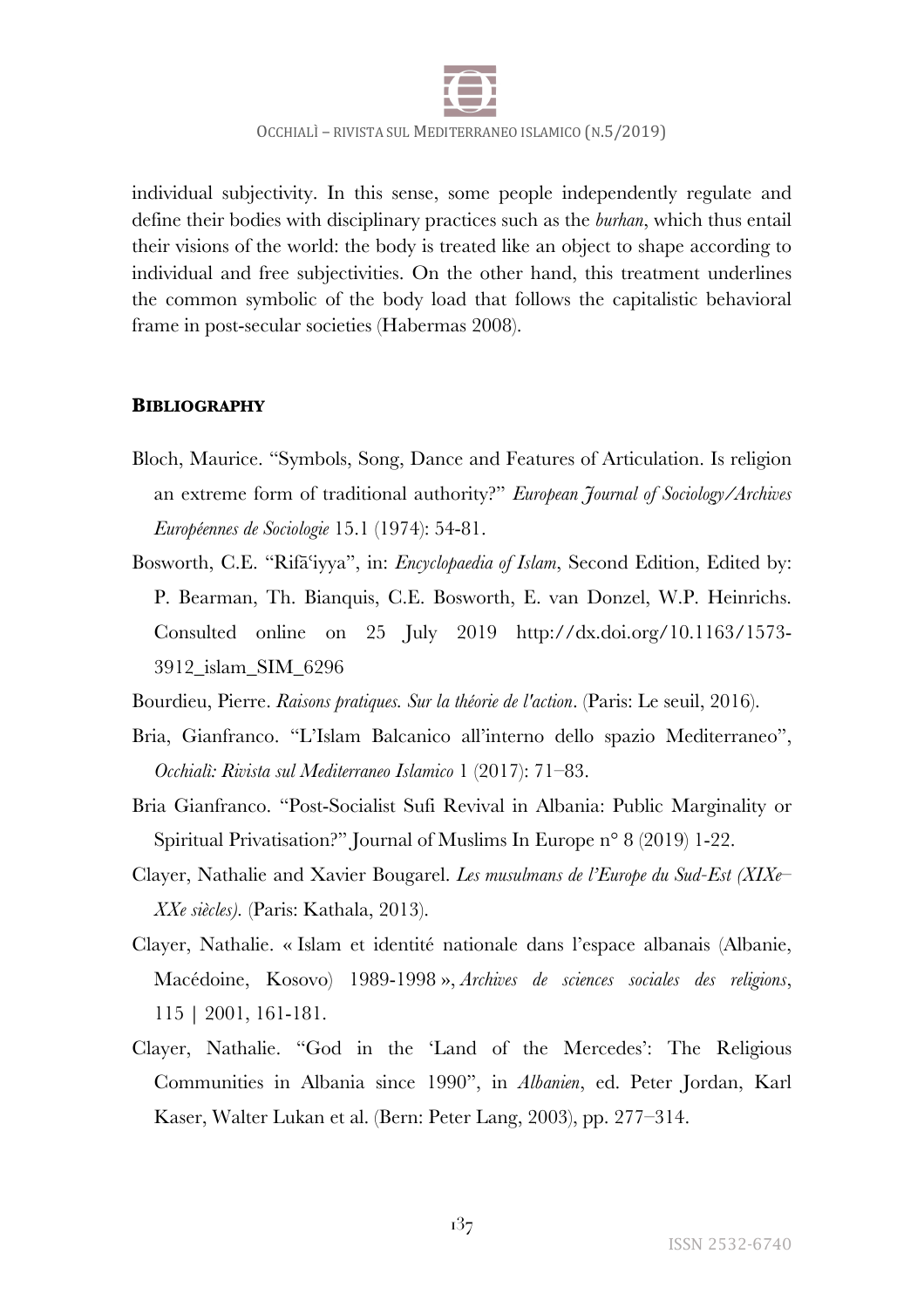

- Clayer, Nathalie. "Saints and Sufis in Post-Communist Albania", in *Popular Movements and Democratization in the Islamic World*, ed. Kisaichi Masatoshi (London: Routledge, 2006), pp. 33–42.
- Clayer, Nathalie. *L'Albanie, pays des derviches : Les ordres mystiques musulmans en Albanie à l'époque post-ottomane (1912−1967)* (Wiesbaden: Harrassowitz, 1990).
- Creed, Gerald. *Masquerade and Post-Socialism: Ritual and Culture Dispossession in Bulgaria* (Bloomington: Indiana University Press, 2011).
- Csordas, Thomas J. "Embodiment as a Paradigm for Anthropology." *Ethos* 18.1 (1990): 5-47.
- Dubouloz-Laffin. "Derviches hurleurs", *En terre d'Islam*, 3, Lyon 1943, pp. 144- 158.
- Eickelman, Dale and James Piscatori. *Muslim Politics* (Princeton, NJ: Princeton University Press, 2006), pp. 116–120.
- Elbasani, Arolda and Olivier Roy. "Islam in the Post-Communist Balkans: Alternative Pathways to God", *Southeast European and Black Sea Studies* 15/4 (2015): 457–471.
- Elbasani, Arolda. "Introduction: Nation, State and Faith in the Post-Communist Era", in *The Revival of Islam in the Balkans: From Identity to Religiosity*, ed. Olivier Roy and Arolda Elbasani (London: Palgrave Macmillan, 2015), 1–19, p. 5.
- Endresen, Cecilie. "Faith, Fatherland or Both? Accommodationist and Neo-Fundamentalist Islamic Discourses in Albania", in *The Revival of Islam in the Balkans: From Identity to Religiosity*, ed. Arolda Elbasani and Olivier Roy (London: Palgrave Macmillan, 2015), pp. 222–241.
- Ernst, Carl W. *Sufism: An introduction to the mystical tradition of Islam*. (Boulder: Shambhala Publications, 2017).
- Fedele, Valentina. *L'islam mediterraneo: Una via protestante?* (Roma: Bonanno, 2012).
- Foucault, Michel. *Histoire de la sexualité*. Vol. 2. (Paris: Gallimard, 1984).
- Gautier, Théophile. *Constantinople*. Bibliothèque-Charpentier, 1891.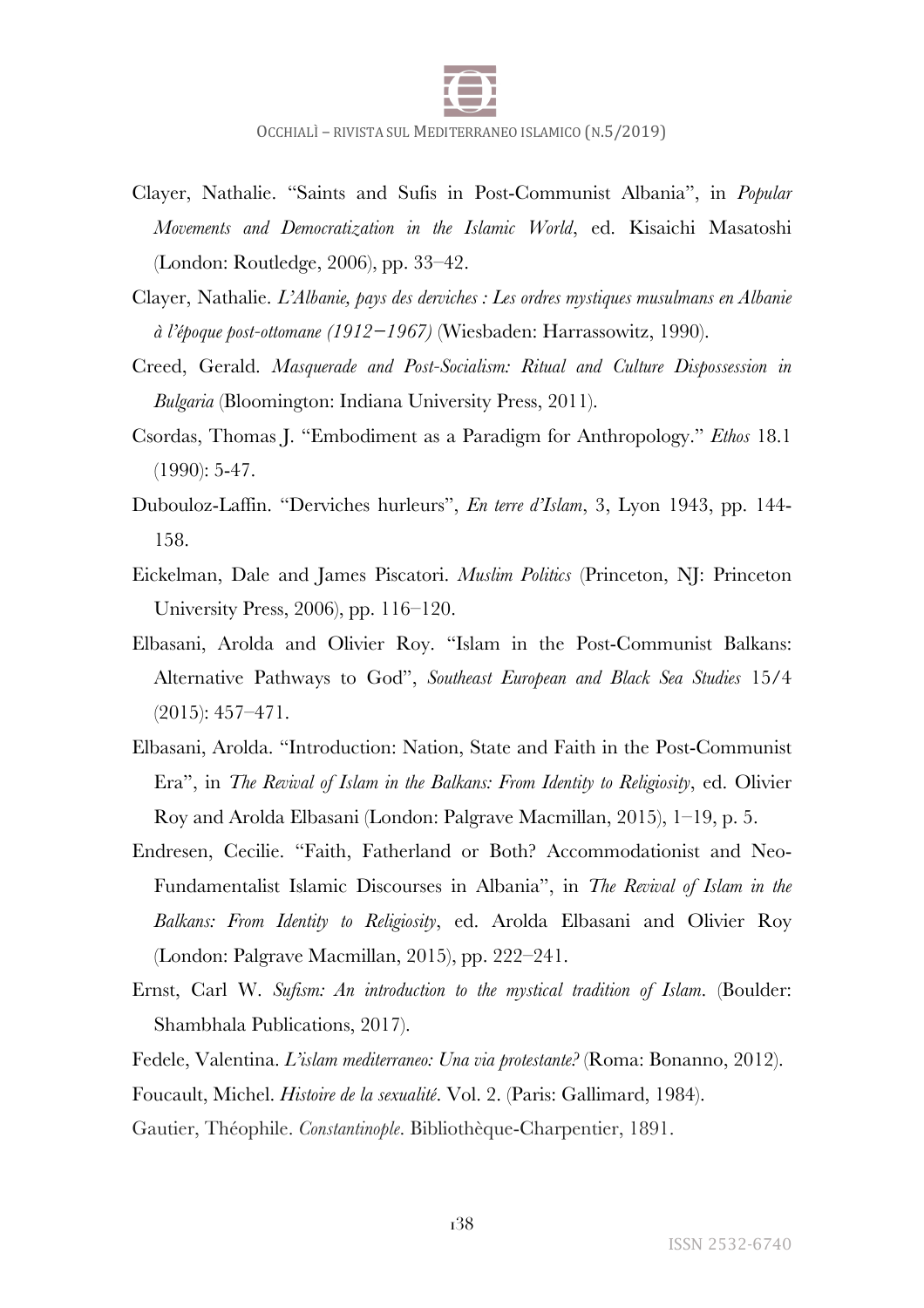

- Geertz, Clifford. "Religion as a Cultural System, in Anthropological Approaches to the. Study of Religion, ed. Michael Banton (London: Tavistock, 1966), pp. 1-46.
- Geertz, Clifford. *The interpretation of cultures*. Vol. 5019. (New York: Basic books, 1973).
- Gerlachlus Duijzings. *Religion and the Politics of Identity in Kosovo* (London: Hurst, 2000).
- Godart, Justin. "*L'Albanie en 1921*." (1925).
- Habermas, Jürgen. "Notes on post‐secular society." New perspectives quarterly 25.4 (2008): 17-29.
- Hervieu-Leger, Danièle. *La religion pour mémoire* (Paris: Éditions du Cerf, 1993).
- Lawson, E. Thomas, and Robert N. McCauley. *Rethinking religion: Connecting cognition and culture*. (Cambridge: Cambridge University Press, 1993).
- Mašulović Marsol, Liljana. *Les Rifâʻîs de Skopje: structure et impact*. Vol. 4. (Istanbul: Les Éditions Isis, 1992).
- Mauss, Marcel. "Les techniques du corps." *Journal de psycho*logie 32.3-4 (1936): 271-293.
- Merdjanova, Ina. *Rediscovering the Umma: Muslims in the Balkans between Nationalism and Transnationalism* (Oxford: Oxford University Press, 2012), pp. 54–56. See also Peter G. Mandaville, *Transnational Muslim Politics: Reimagining the Umma* (London: Routledge, 2003).
- Merleau-Ponty, Maurice. *L'Œil et l'Esprit.* (*Paris: Editions Gallimard* 1964).
- Oktem, Kerem. "Between Emigration, de-Islamization and the Nation-State: Muslim Communities in the Balkans Today", *Southeast European and Black Sea Studies* 11/2 (2011): 155–171.
- Pinto, G. Paulo. "The Sufi Ritual of the Darb al-Shish and the Ethnography of Religious Experience" in AA.VV. *Ethnographies of Islam: Ritual Performances and Everyday Practices*. (Edinburgh: Edinburgh University Press, 2012).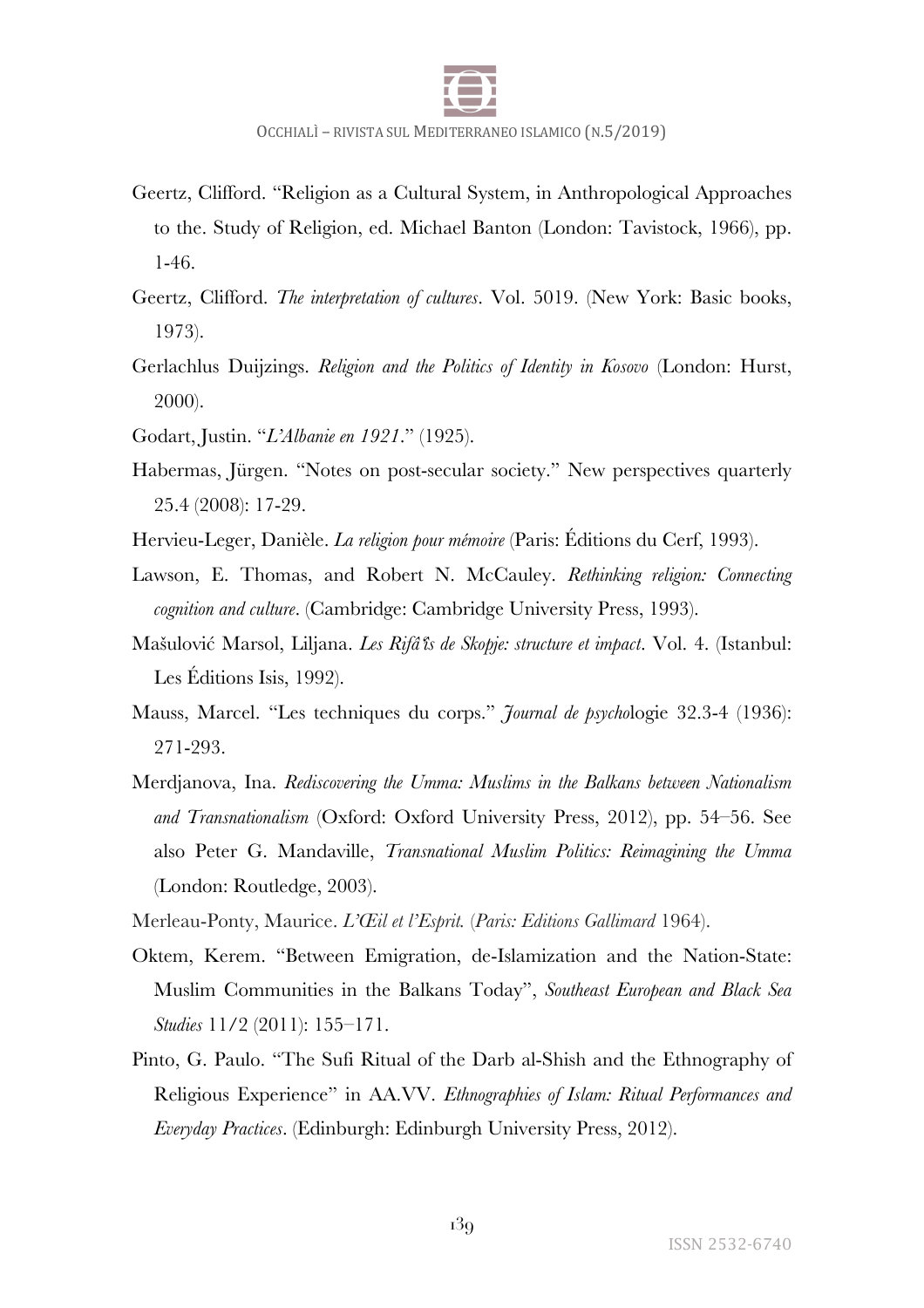

- Peirce, Charles Sanders. *Collected papers of Charles Sanders Peirce*. (Cambridge: Harvard University Press, 1931).
- Popovic, Alexandre and Gilles Veinstein. *Les voies d'Allah*. (Paris: Fayard*,*1996).
- Popovic, Alexandre. *Un ordre de derviches en terre d'Europe: la Rifâʻiyya*. (Losanne: L'Age d'homme, 1993).
- Lakshman-Lepain, Rajwantee. "Albanie: Les enjeux de la réislamisation", in *Le nouvel islam balkanique: Les musulmans acteurs du post-communisme, 1990–2000* (Paris: Maisonneuve et Larose, 2001), pp. 133–176.

Roy, Olivier. *L'islam mondialisé*. (Paris: Editions du Seuil, 2009).

- Roy, Olivier. *La sainte ignorance: le temps de la religion sans culture*. (Paris: Editions du Seuil, 2008).
- Talal Asad. *The Idea of an Anthropology of Islam* (Washington, DC: Georgetown University Press, 1986).
- Taylor, Charles. *A secular age*. (Cambridge: Harvard University press, 2007).
- Trimingham, J. Spencer. *The Sufi orders in Islam*. (Oxford: Oxford University Press, 1998).
- Todorova, Maria. *Imagining the Balkans* (Oxford: Oxford University Press, 2009)
- Turner, Bryan S. *The body and society: Explorations in social theory*. (Thousands Oaks: Sage, 2008).
- Van Gennep, Arnold. *The rites of passage*. (London: Routledge, 2013).
- Weber, Max. *On Charisma and Institution Building* (Chicago, University of Chicago Press, 1960).
- Weber, Max. *The Theory of Social and Economic Organization* (London: Simon and Schuster, 2009.
- Whitehouse, Harvey. *Modes of religiosity: A cognitive theory of religious transmission*. (Lanhman: Rowman Altamira, 2004).